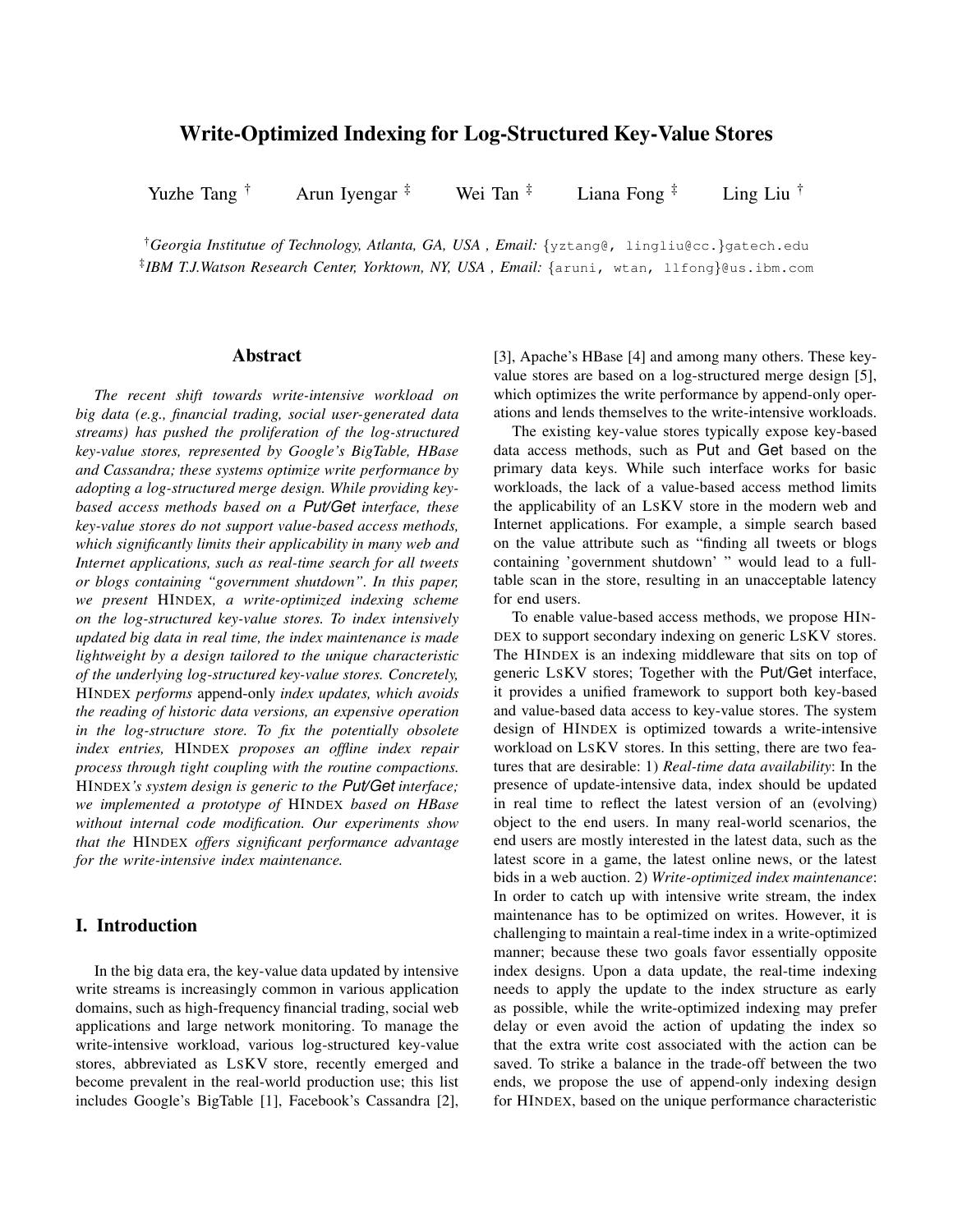of underlying LSKV stores. Concretely, upon data updates, HINDEX performs the append-only Put operations to the index structure; it deliberately avoids the deletion of obsolete versions and thus avoids the reading of historic data using Get operations. The rationale behind this design is based on the fast-write-slow-read performance of LSKV stores; in a typical setting, the latency of a Get operation in an LSKV store can be significantly higher than that of a Put (e.g. by an order of magnitude). The detailed explanation will be given in Section II. While it optimizes the index update costs, the append-only design may cause an eventual inconsistency between the index structure and the base data. To fix the index inconsistency, an index repair process is used that conceptually runs a batch of Get's to find the obsolete index entries and then deletes them. We propose a novel design that *defers the index repair to the offline compaction time*. Here, a compaction is a native maintenance routine in the LSKV stores. Coupling the index repair with the compaction can save the repairing overhead substantially. This is based on our key observation that the Get performance in an LSKV store is significantly affected by the compaction process. To verify this observation, we conducted performance study on the most recent HBase release (i.e., HBase 0.94.2). A preview of experiment results is shown in Figure 1; the Get latency after compaction is much faster (with more than  $7 \times$  speedup) than the latency before.<sup>1</sup>





- We have coined the abstraction of LSKV stores for various industrial strength big-data storage systems and propose HINDEX to extend this abstraction with realtime value-based access methods.
- We optimize the HINDEX performance towards writeintensive workload by taking into account of the unique performance characteristic of underlying LSKV stores. By carefully deferring certain part of index maintenance, it makes the real-time indexing lightweight and unintrusive to the system online performance. The deferred computations (i.e. index repair) are made efficient as well, by coupling with the native compaction routine.

• The HINDEX system is generic and adaptable. It can be integrated to any LSKV store and relies solely on the generic Put/Get interface. To demonstrate the ease of implementation, we have built a complete prototype of HINDEX on HBase, without any code change on the HBase side. With this prototype, our real-world experiments show that HINDEX can offer significant performance improvement on write-intensive workload comparing to the status quo indexing approaches.

## II. Background: LSKV stores

In this section, we present a background introduction on the LSKV stores. Due to the proliferation of writeintensive workloads, many emerging key-value stores fall under the category of a LSKV store, including Google's BigTable [1]/LevelDB [6], Apache's HBase [4] and Cassandra [3], and recently proposed RocksDB [7] by Facebook. These scalable stores expose a *key-value data model* to client applications and internally adopt the design of logstructured merge tree (or LSM tree) that optimizes the write performance.

In a key-value data model, a data object is stored as a series of key-value records – each object is identified by a unique key *k* and associated with multiple overwriting versions. Each version has a value *v* and a unique timestamp *ts*. To retrieve and update an object, LSKV store exposes a simple Put/Get interface: Put(*k*,*v*,*ts*), Delete(*k*,*ts*) and  $\text{Get}(k) \rightarrow \{ \langle v, ts \rangle \}$ . Note that the Get operation only allows for key-based access.

# LSM Tree-based Data Persistence

LSKV stores adopt the design of LSM tree [5], [8] for its local data persistence. The core idea is to apply random data updates in append-only fashion, so that most random disk access can be translated to efficient, sequential disk writes. The read and write paths of an LSM tree are shown in Figure 2. After the LSM tree locally receives a Put request, the data is first buffered $2$  in an in-memory area called *Memstore*<sup>3</sup> , and at a later time is flushed to disk. This Flush process sorts all data in Memstore based on key, builds a keybased cluster index (called block index) in batch, and then persists both the sorted data and index to disk. Each Flush process generates an immutable file on disk, called *HFile*. As time goes by, multiple Flush executions can accumulate multiple HFiles on disk. On the data read path, an LSM tree process a Get request by sifting through existing HFiles on disk to retrieve multiple versions of the requested object. Even in the presence of existing in-memory index schemes (e.g., Bloom filters and the block index used in HBase), an LSM tree still has to access multiple files for a Get, because

<sup>&</sup>lt;sup>1</sup>For details, please refer to the experiments in Section VI-B and the explanation in Section II.

 $2$ For durability, LSM trees often have option for write-ahead logging (or WAL) before each write to buffer.

<sup>&</sup>lt;sup>3</sup>In this paper, we use the HBase terminology to describe an LSM tree.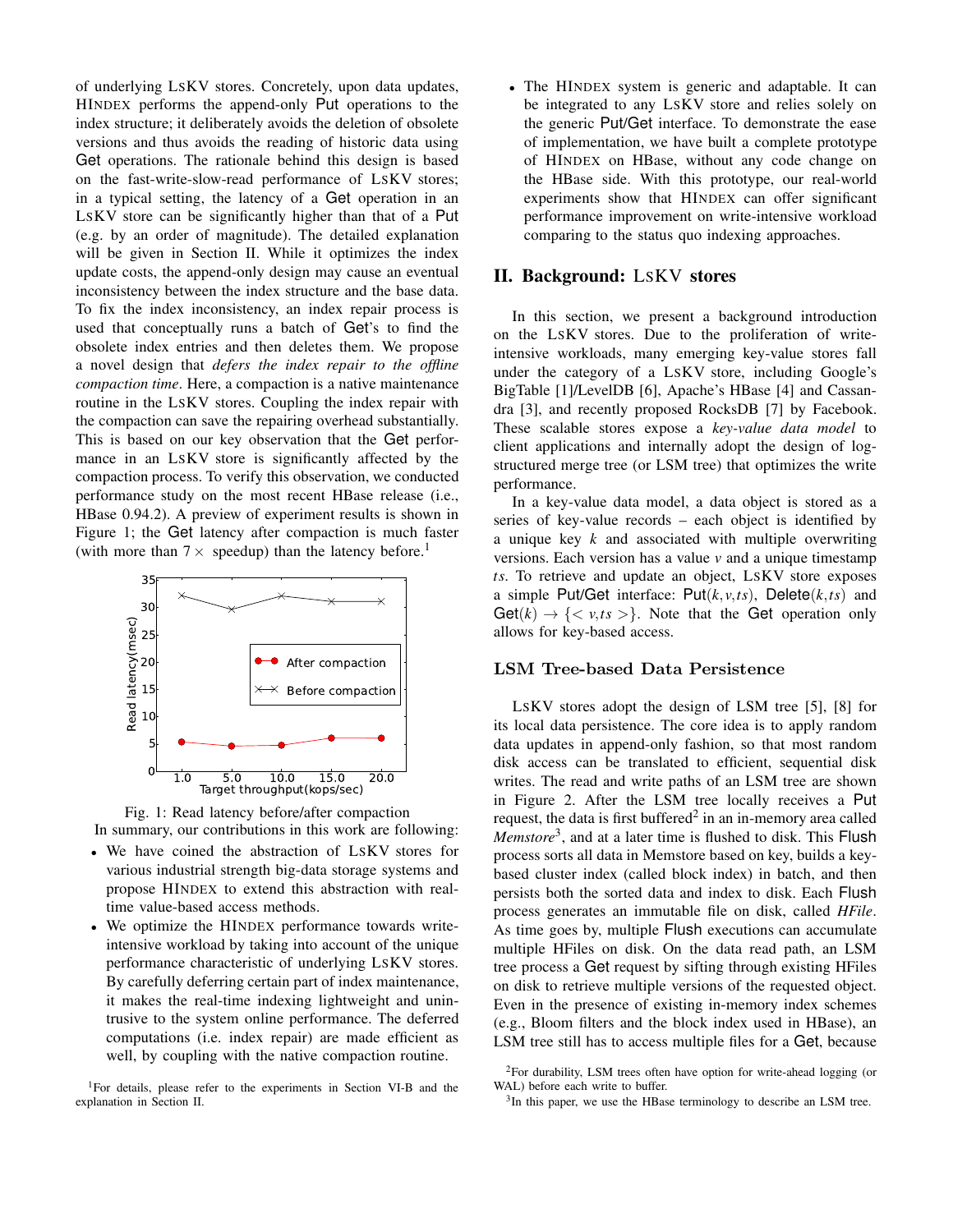the append-only writes put multiple versions of the same object to different HFiles in a non-deterministic way. This design renders LSKV store to be a write-optimized system since a data write causes mostly in-memory operations, while a read has to randomly access the disk, causing disk seeks.

A LSKV store exposes a Compact interface for system administrator to perform the periodical maintenance routine, usually in offline hours. A Compact call triggers the compaction process, which merges multiple on-disk HFiles to one and performs data cleaning jobs to reclaim disk space from obsolete object versions. The Compact consolidate the resource utilization in the LSKV store for further operation efficiency.



Fig. 2: System architecture of an LSM tree: The figure shows the data write and read path resp. by black and red arrows. The thick arrows represent disk access.

# III. The HINDEX Structure

In this section we present the system and data model used in HINDEX, and then describe the index materialization in an underlying LSKV store.

#### A. System and Data Model

The overall system where HINDEX is positioned is a cloud serving data center, in which the server cluster is organized into a multi-tier architecture. The application tier prepares data for writes or for query processing, and the storage tier is responsible for persisting data. The LSKV store resides in the storage tier. In this architecture, as shown by Figure 3, HINDEX is a middleware that resides between the application tier and storage tier: It exposes programming interfaces to the application clients, while it changes certain behavior of the LSKV store. In this paper, we refer to the application server the "client", since it is the client to the key-value store. Note this client still resides inside Cloud serving data center. Internally, HINDEX rewrites the application-level function calls into Put/Get operations of the LSKV store.

*The extended key-value model:* The data model exposed by HINDEX is an extended key-value model in the sense that in addition to the key-based access, HINDEX adds a value-based access method. Given multi-version object, we adopt a general *m-versioning* policy, which considers valid and fresh the latest  $m > 1$  versions instead of one. HINDEX has the following API:





- Write $(k, v, ts)$ : Given a row key  $k$ , it updates (or inserts) the value to be *v* with timestamp *ts*.
- Remove $(k, ts)$ : Given a row key  $k$  and a timestamp  $ts$ , it deletes all previous versions with timestamp before *ts*.
- ReadKey( $k, ts, m$ )  $\rightarrow \{ \langle k, v', ts' \rangle \}_{m}$ : Given a row key *k*, it returns the value versions before *ts*, that is,  $ts' \leq ts$ . Given a versioning number *m*, the method returns the latest *m* versions of the requested key.
- ReadValue( $v, ts, m$ )  $\rightarrow$  {  $\lt k', v, ts'$  > }: Given value *v* in an indexed column, it retrieves all the row keys *k* ′ whose values are *v* and which are valid under the *m*-versioning policy. That is, the result version *ts*′ must be among the latest *m* versions of its key  $k'$  as of time *ts*.

The first three methods are similar to the existing key-based Put/Get interface, while the last one is for value-based access. In the API design, we expose timestamp *ts* which allows the client applications to fully specify the consistency requirement. In practice, generating a unique timestamp, if necessary, can be done with the help of the existing timestamp oracles [9], [10]. HINDEX, being a general index maintenance protocol, can be adaptable to different index and query types. Throughput this paper, we mainly use the exact-match query and indexing as the use case, although the HINDEX paradigm can be easily extended to other query types; For instance, the keyword query can be supported by parsing the keywords from value *v* when maintaining or updating the index.

#### B. Index Materialization

To support global indexing in HINDEX, the index structure is materialized as a hidden table inside the underlying LSKV store. In terms of structure, this index table is nothing special to a regular sharded table in the LSKV store, except it is hidden and invisible from the client applications' perspective. The index table is fully managed by our HINDEX library. The data inside the index table is an inverted version of the base data; As shown in Figure 3, the index entries are keyed by the value of the original key-value data. For different keys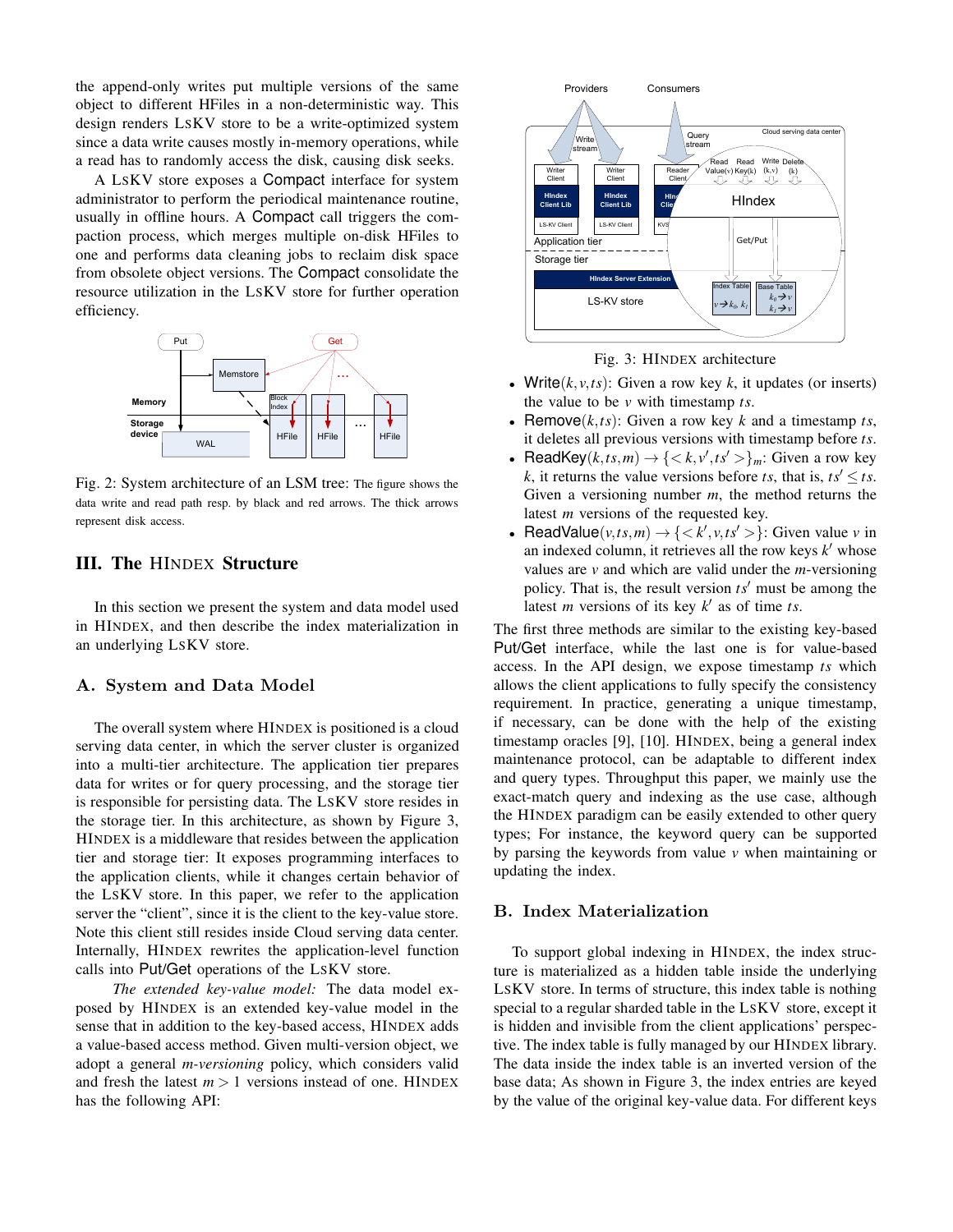associated with the same value in the base table, HINDEX materializes them in the same row in the index table but as different versions.

# IV. Online HINDEX: Maintenance and Query Evaluation

This section describes the online operations in HINDEX which includes the index maintenance and value-based query evaluation.

## A. The Index Maintenance

To motivate the append-only design of index maintenance in HINDEX, we first look at a baseline approach based on the traditional update-in-place technique. The update-in-place index is widely used in today's database systems and is applied on recent scalable indexes in cloud [11], [12].

TABLE I: Algorithms for online writes and reads

| <b>Algorithm 1 Write</b> (key $k$ , value $v$ , timestamp $ts$ )                                                                                                                                                                                                                                                      |                               |  |  |  |
|-----------------------------------------------------------------------------------------------------------------------------------------------------------------------------------------------------------------------------------------------------------------------------------------------------------------------|-------------------------------|--|--|--|
| 1: index. $Put(v, k, ts)$<br>2: base. $Put(k, v, ts)$                                                                                                                                                                                                                                                                 |                               |  |  |  |
| <b>Algorithm 2 ReadValue</b> (value $v$ , timestamp ts, versioning $m$ )                                                                                                                                                                                                                                              |                               |  |  |  |
| 1: $\{<\mathit{k},\mathit{ts}'>\}\leftarrow \text{index.Get}(v,\mathit{ts})$<br>2: for $\forall < k, ts' > \in \{ < k, ts' > \}$ do<br>$\{< k, v', ts''>\} \leftarrow \textsf{ReadKey}(k, ts, m)$<br>3:<br>if $ts' \in \{ts''\}$ then<br>4:<br>result_list.add({ $\langle k, v, ts' \rangle$ })<br>5:<br>end if<br>6: | $\triangleright$ ts' $\lt$ ts |  |  |  |
| $7:$ end for<br>8: return result list                                                                                                                                                                                                                                                                                 |                               |  |  |  |

*An update-in-place baseline:* The update-in-place approach causes two index-updating actions in the data write path. That is, upon a Write $(k, v, ts)$  call, in addition to updating the base table, the approach issues 1) a Put of new index entry  $\langle v, k, ts \rangle$  to the index table and 2) a Get to the base table that reads the latest versions of the updated key *k*, based on which it determines if there is any version obsoleted because of this update. If a version, say  $\langle k, v_0, ts_0 \rangle$ , is found to be obsoleted, it further issues a Delete to the index table that deletes the newly obsoleted index entry,  $\langle v_0, k, ts_0 \rangle$ . We call the first action an index append and the second action an index repair. Note that the index append action causes Put-only operations and the index repair action incurs expensive Get operation for each data update. The updatein-place design, by synchronously executing both actions, leads to significant amplification of per-write cost (due to the expensive Get), thus considerably decreasing the write throughput.

In HINDEX, we made the design choice to execute only the Put operations synchronously with data updates and and defer the expensive index repair action. By this way, the online write simply appends the new entry to the index table at very low cost, which achieves real-time queriability yet without sacrificing the write throughput. Algorithm 1 shows the online Write algorithm. Note that the two Put calls are specified with the same timestamp *ts*.

## B. Online Read Query Evaluation

Given the append-only indexing design, the query evaluation of ReadValue checks both the index and base tables for the fresh result. It is necessary to check the base table because of the potential existence of obsolete entries in the index table, caused by the append-only index maintenance. In addition, the obsolete index entries can only be discovered by checking the base table where a full history of versions of a data object are maintained in the same place. Algorithm 2 illustrates the evaluation of query ReadValue $(v, ts, m)$ : It first reads all the index entries of the requested value *v* before timestamp *ts*. This is done by a Get operation in the index table. For each returned index entry, say *ts*′ , it needs to be determined whether the entry is obsolete in an *m*-versioning sense. To do so, the algorithm reads the base table by issuing a ReadKey query (which a simple wrapper of a Get call to the base table), which returns all the latest *m* versions  $\{ts''\}$ before timestamp *ts*. Depending on whether *ts*′ show up in the list of  $\{ts''\}$ , the algorithm can then decide if it is obsolete. Only when the version is not obsolete, it is then added to the final result.

#### C. Implementation

Online HINDEX can be implemented on LSKV stores by two approaches. The first approach is to implement it in the client library. That is, the client directly coordinates all the function calls (e.g. Write and ReadKey) as in the Write and ReadValue algorithms; This is possible since all the operations in these algorithms are based on the generic Put/Get interface. The second approach is serverside implementation. In this case, the index and base table servers play the role of coordinators to execute the read and write algorithms. In particular, the Write is rewritten to a base-table Put by the HINDEX client library. When the basetable Put gets executed in the base table, it also triggers the execution of the index-table Put. Likewise, the ReadValue is rewritten to an index-table Get call, upon the completion of which the index table triggers the execution of the basetable Get, if needed. The server-side implementation favors the case where application servers and storage servers are located in different clusters and the cross-boundary intercluster communications are more expensive than the intracluster communications. The server-side implementation can be done by directly modifying the code of an LSKV store system, or as in our implemented prototype, by adding server extensions based on the extension interface of LSKV stores (described in Appendix A).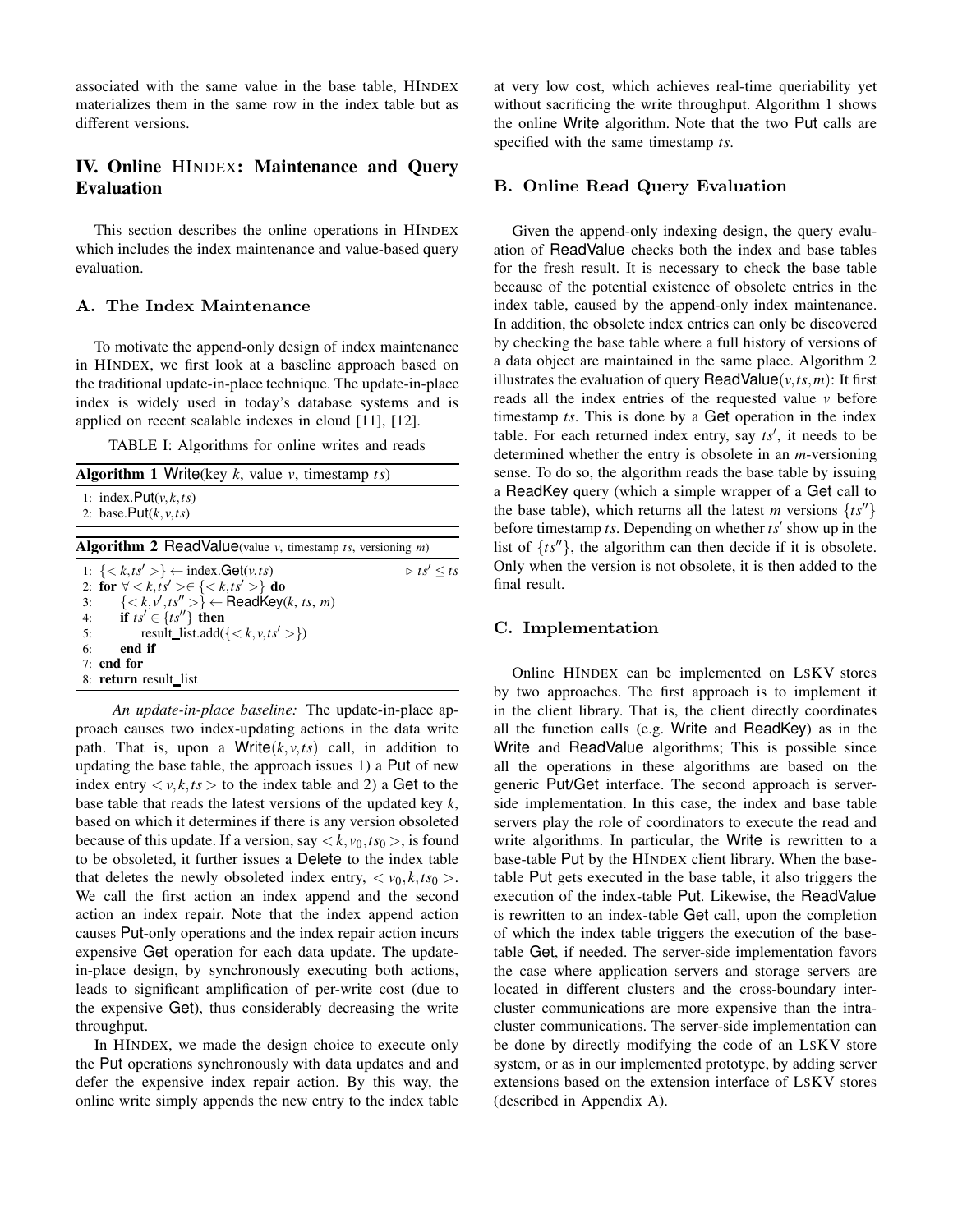### V. Offline HINDEX: Batched Index Repair

In HINDEX, the index repair process eliminates the obsolete index entries and can keep the index fresh and up-to-date. This section describes the system design and implementation of offline HINDEX operations for the batched index repair.

#### A. Computation Model and Algorithm

To repair the index table, it is essential to find obsolete data versions. A data version, say  $\langle v_1, k, ts_1 \rangle$ , is considered to be obsolete when either of the following two conditions is met.

- 1. There are at least *m* newer key-value versions of key *k* that exist in the system.
- 2. There is at least one newer Delete tombstone<sup>4</sup> of key  $k$ that exists in the system.

To find all the obsolete versions or data garbage currently present in the system, we start from the base table; Because the base table has the data records sorted in the key order, which helps verify the above two conditions. To be specific, we scan the base table while performing garbage collection. Algorithm 3 illustrates the batched garbage collection algorithm on a data stream coming out of the table scan. Basically, it assumes the table scan throws a key-value data stream ordered by key and then timestamp. The algorithm maintains a queue of capability *m* and emit the version for the index deletion only when the version has gone through the queue (meaning it's older than at least *m* versions which are still in the queue) and it is not too older. This extra condition considers the case of a very old version that might has already been repaired in the last round of offline compaction (i.e. with timestamp *ts* before the last compaction time *ts*Last). In the algorithm, it also considers the condition regarding a Delete tombstone; It will emit all the versions before the Delete tombstone marker. Note that our algorithm runs in one pass and maintains a small memory footprint (i.e. the *m*-sized queue).

# Algorithm 3 BatchedGarbageCollection(Key-value stream *s*)

|     | 1: <b>for</b> $\forall$ Key-value data $kv \in s$ <b>do</b> $\Rightarrow$ Stream sorted by key and             |  |  |  |  |
|-----|----------------------------------------------------------------------------------------------------------------|--|--|--|--|
|     | time (in descending order)                                                                                     |  |  |  |  |
| 2:  | if $k_{\text{Current}} == k v.k$ then                                                                          |  |  |  |  |
| 3:  | <b>if</b> queue.size() $\lt m$ then                                                                            |  |  |  |  |
| 4:  | queue.enqueueToHead $(kv)$                                                                                     |  |  |  |  |
| 5:  | else if queue size $== m$ then                                                                                 |  |  |  |  |
| 6:  | queue.enqueueToHead $(kv)$                                                                                     |  |  |  |  |
| 7:  | $kv' \leftarrow$ queue.dequeueFromTail()                                                                       |  |  |  |  |
| 8:  | <b>if</b> $kv'.ts \ge ts_{\text{Last}}$ <b>then</b> $\triangleright$ kv.ts is no older than $ts_{\text{Last}}$ |  |  |  |  |
| 9:  | emit(kv')                                                                                                      |  |  |  |  |
| 10: | end if                                                                                                         |  |  |  |  |
| 11: | end if                                                                                                         |  |  |  |  |
| 12: | else                                                                                                           |  |  |  |  |
| 13: | <b>loop</b> queue.size() > 0 $\triangleright$ Clear the queue for the last key                                 |  |  |  |  |
| 14: | $kv' \leftarrow$ queue.dequeueFromHead()                                                                       |  |  |  |  |
| 15: | if $kv'$ is a Delete tombstone then                                                                            |  |  |  |  |
| 16: | emit(queue.dequeueAll())                                                                                       |  |  |  |  |
| 17: | end if                                                                                                         |  |  |  |  |
| 18: | end loop                                                                                                       |  |  |  |  |
| 19: | $k_{\text{Current}} \leftarrow k v.k$                                                                          |  |  |  |  |
| 20: | queue.enqueueToHead $(kv)$                                                                                     |  |  |  |  |
| 21: | end if                                                                                                         |  |  |  |  |
|     | $22:$ end for                                                                                                  |  |  |  |  |

#### B. A Compaction-aware System Design

The index repair entails a table scan for collecting obsolete versions. To materialize the table scan in the presence of offline compaction process, one can have three design options, that is, to run the index repair 1) before the compaction, 2) after the compaction or 3) coupled inside the compaction. In HINDEX, we made the choice to adopt the last two options to either couple the index repair with the compaction or after the compaction. Recall that in an LSKV store, the read performance is significantly improved after the compaction. The rationale is that table scan, being a batch of reads, also has its performance dependent on the execution of the compaction and the number of HFiles; Without compaction, there would be a number of HFiles and a key-ordered scan would essentially become a batch of random reads that make the disk heads swing between the on-disk HFiles.

The offline HINDEX runs in three stages; As illustrated in Figure 4, it runs offline compaction, garbage collection and index garbage deletion. After a Compact call is issued, the system would run the compaction routine, which also triggers the execution of batched index repair. In the index repair process, the garbage collection identifies the obsolete data versions and emit them to the next-stage garbage deletion. The index garbage deletion issues a batch of deletion requests to the distributed index table. In the follows, we describe our subsystem design for each stage and discuss the design options.

*1) The Garbage Collection:* We present two system designs for garbage collection, including an isolated design that puts the garbage collection right after the compaction process, and a pipelined design that couples the garbage collection inside the compaction process.

<sup>&</sup>lt;sup>4</sup>In an LSKV store, a Delete operation appends a tombstone marker in the store without physically deleting the data.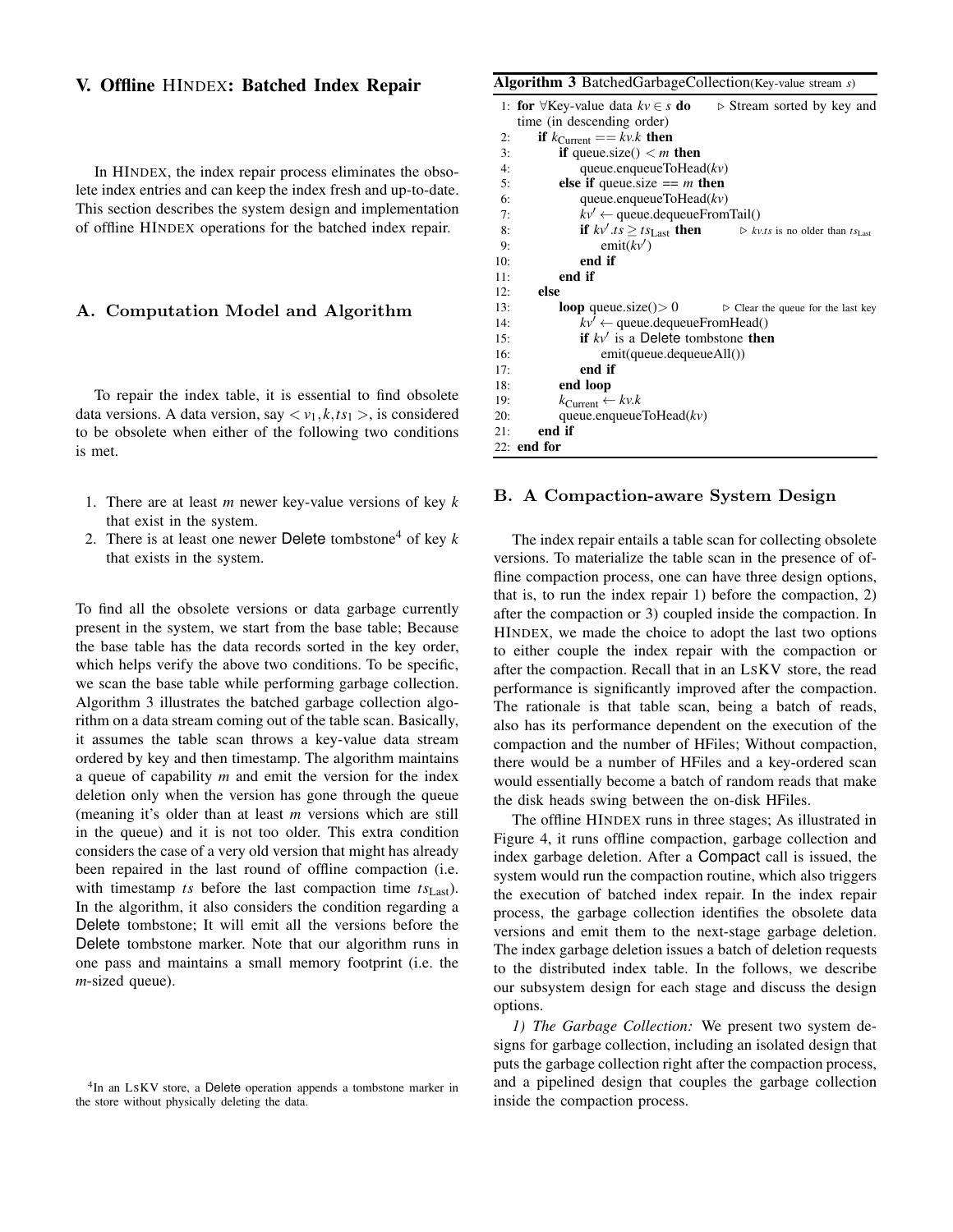

Fig. 4: Compaction-aware system design for offline batched index repair

*An isolated design:* The garbage collection subsystem is materialized as an isolated component that runs after the previous compaction completes. As portrayed in Figure 4, the system monitors the local file store and the number of HFiles in it. When an offline compaction process finishes, it reduces the number of HFiles to one, upon which the monitor component triggers the garbage collection process. In this case, the garbage collection reloads the newly generated HFile to memory (at the moment the file system cache may very likely be hot), scan through it, and run Algorithm 3 to collect the obsolete data versions. This system design is generic since it does not rely on anything internal of an LSKV store.

*A pipelined design:* Alternatively, the garbage collection subsystem can be implemented by pipelining the compaction's output stream directly to the garbage collection service. To be specific, as shown in Figure 4, the pipelined garbage collection intercepts the output stream from compaction while the data is still in memory; The realization of interception is described in the next paragraph. Then it runs the garbage collection computation in Algorithm 3; If the data versions are found not to be obsolete, they are persisted to the newly merged HFile, otherwise they are emitted without persistence. By this way, we can guarantee that the new HFile does not contain the any data versions that are already repaired (In this case, Line 8 in Algorithm 3 will always be true.) Comparing the isolated design, the pipelined design saves disk accesses, since the data stream is pipelined in memory without being reloaded from disk.

*Implementation note:* Interception of the compaction's output stream can be realized by multiple ways. The most straightforward and generalized way is to directly modify the internal code of an LSKV store. Another way is to rely on the extension interface widely available in existing LSKV stores (described in Appendix A) which allows for an add-on and easier implementation. In particular, our HBase-based prototype implements the pipelined design using extensionbased implementation; We register a CoProcessor callback function to hook the garbage collection code inside the compaction. By this way, our implementation requires no internal code change of HBase, and can even be deployed lively onto a running HBase cluster.

*2) The Index Garbage Deletion:* For each the key-value record emitted from the garbage collection, it enters the garbage deletion stage; The record is first buffered in memory and later shuffled before being sent out by a Delete call to the remote index table. The shuffle process sorts and clusters the data records based on the value. By this way, the reversed value-key records with the same destination can be packed into a single serializable object in a RPC call, thus network utilization can be saved. In design the garbage deletion subsystem, we expose a tunable knob to configure the maximal buffer size and adapt to system resource utilization; The bigger the buffer is, the less bandwidth overhead it can achieve at the expense of more memory overhead.

## VI. Experiments

This section describes our experimental evaluation of HINDEX. We first did experiments to study the performance characteristics of HBase, a representative LSKV store, and then to study HINDEX's performance under various microbenchmarks and a synthetic benchmark with comparison to alternate design approaches and architectures. Before all this, we describe our experiment system and platform setup.



Fig. 5: Experiment platform and HINDEX deployment

#### A. Experiment Setup

The experiment system, as illustrated in Figure 5, is organized in a client/server architecture. In the experiment, we used one client node and a 19-node server cluster, consisting of a master and 18 slaves. The client connects to both the master and the slaves. We setup the experiment system by using Emulab [13], [14]; All the experiment nodes in Emulab are homogeneous in the sense that each machine is equipped with the same 2.4 GHz 64-bit Quad Core Xeon processor and a 12 GB RAM. In terms of the software stack, the server cluster used both HBase and Hadoop's HDFS [15]. The HBase and HDFS clusters are co-hosted on the same set of nodes. As shown in Figure 5, the master node serves a Zookeeper instance and an HMaster instance at the HBase layer, and a namenode instance at the HDFS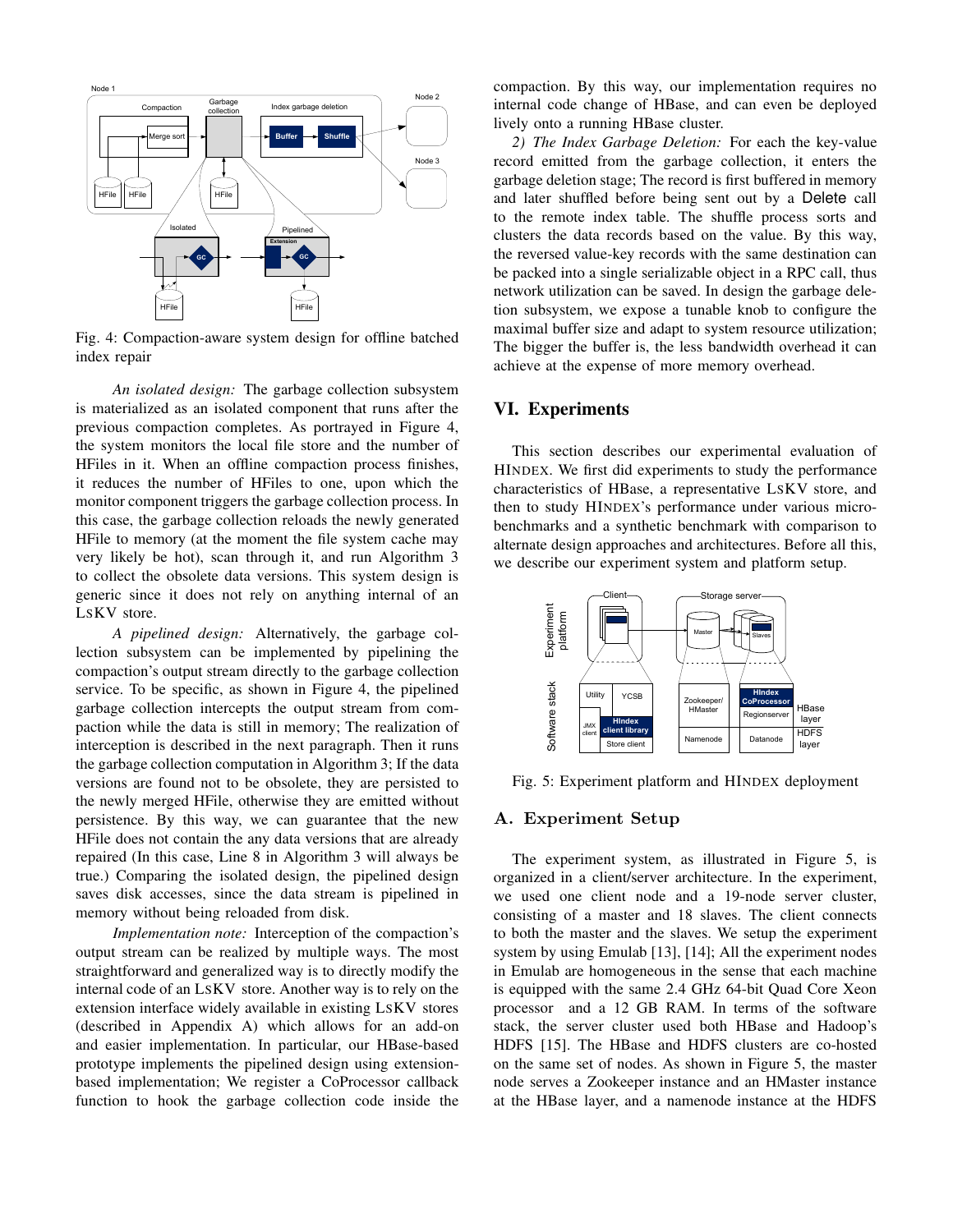layer. Each of the 18 slave nodes co-hosts a region server for HBase and a data node for HDFS. Unless otherwise specified, we used the default configuration in the out-of-box HBase for our performance study. The client side is based on YCSB framework [16], an industry-standard benchmark tool for key-value stores. The original YCSB framework generates only key-based queries, and for the purpose of our experiment, we extended the YCSB to generate valuebased queries. We use the modified YCSB framework to drive workload into the server cluster and measure the query performance. In addition, we collect the system profiling metrics (e.g. number of disk reads) through a JMX (Java management extension) client. For each experiment, we clean the local file system cache.

HINDEX *prototype deployment:* We have implemented an HINDEX prototype in Java and on top of HBase 0.94.2. The HINDEX prototype is deployed to our experiment platform in two components; as shown by dark rectangular in Figure 5, it has a client-side library and a server-side component connected to HBase's region servers through the CoProcessor interface. In particular, the prototype implements both the isolated garbage collection and pipelined garbage collection in the server component. Our prototype implementation of HINDEX has been put in production development inside IBM.

*Dataset:* Our raw dataset consists of 1000,000,000 key-value records, generated by YCSB using its default parameters that simulates the production use of key-value stores inside Yahoo!. In this dataset, data keys are generated in a Zipf distribution and are potentially duplicated, resulting in 20,635,449 distinct keys. The data values are indexed. The raw dataset is materialized to a set of data files, which are preloaded to the system in each experiment. For queries, we use 1,000,000 key-value queries, be it either Write, ReadValue or ReadKey. The query keys are randomly chosen from the same raw dataset, either from the data keys or the data values.

#### B. Performance Study of HBase

*Read-write performance:* This set of experiments evaluates the read-write performance in the out-of-box HBase (with default HBase configuration) to verify that HBase is aptly used in a write-intensive workload. In the experiment, we set the target throughput high enough to saturate the system. We configure the JVM (on which the HBase runs) with different heap sizes or memory sizes. We varied the read-to-write ratio<sup>5</sup> in the workload, and report the maximal sustained throughput in Figure 6a, as well as the latency in Figures 6b. In Figure 6a, as the workload becomes more read intensive, the maximal sustained throughput of HBase decreases, exponentially. For different JVM memory sizes, HBase exhibits the similar behavior. This result shows that HBase is not omnipotent but particularly optimized for writeintensive workloads. Figure 6b depicts the latency respectively for reads and writes (i.e. Get and Put) in HBase. It can be seen that the reads are much slower than writes, in an order of magnitudes. This result matches the system model of LSKV store in which reads need to check more than one place for multiple data versions and the writes are appendonly and fast. In the figure, as the workload becomes more read intensive, the read latency decreases. Because with readintensive workload, there are fewer writes and thus fewer data versions in the system for a read to check, resulting in faster read performance.





*Read performance and HFiles:* This experiment evaluates HBase's read performance under varying number of HFiles. In the experiment, we start with preloading the dataset into the HBase cluster, which results in averagely 11 HFiles in each region sever as shown in Figure 1. During the experiment, we issued every 5 million Put's to the HBase cluster and measure the read latency by issuing a number of Get's then. In this process, we have configured the HBase to disable its automatic compaction and region split and during the read performance evaluation, we disallow any Put operations, so that the number of HFiles would stay constant at that time. We measure the number of HFiles between each Put stage. As shown in Figure 1, the average number of HFiles increases from 11 to 27.5 in the experiment. In the end, we manually issued an offline Compact call across all the regions in the cluster, which should leave all the regions with a single HFile. Then the read latency is measured again. We report the changes of read latency in this process in Figure 7 with the red line. As can be seen, the line of read latency basically matches with that of number of HFiles; As there are more HFiles present in HBase, the read latency also becomes bigger. After the compaction which merge all HFiles into one, the read latency also drops greatly. The experiment shows the strong dependency between the Get latency and the number of HFiles in HBase. In particular, for the state with 27.5 HFiles and the final state with 1 HFiles, we have shown the latency difference previously in Figure 1.

#### C. HINDEX Performance

*Online write performance:* This experiment evaluates HINDEX performance under the write-only workloads. We

<sup>&</sup>lt;sup>5</sup>In the paper, the read-to-write ratio refers to the percentage of reads in a read-write workload.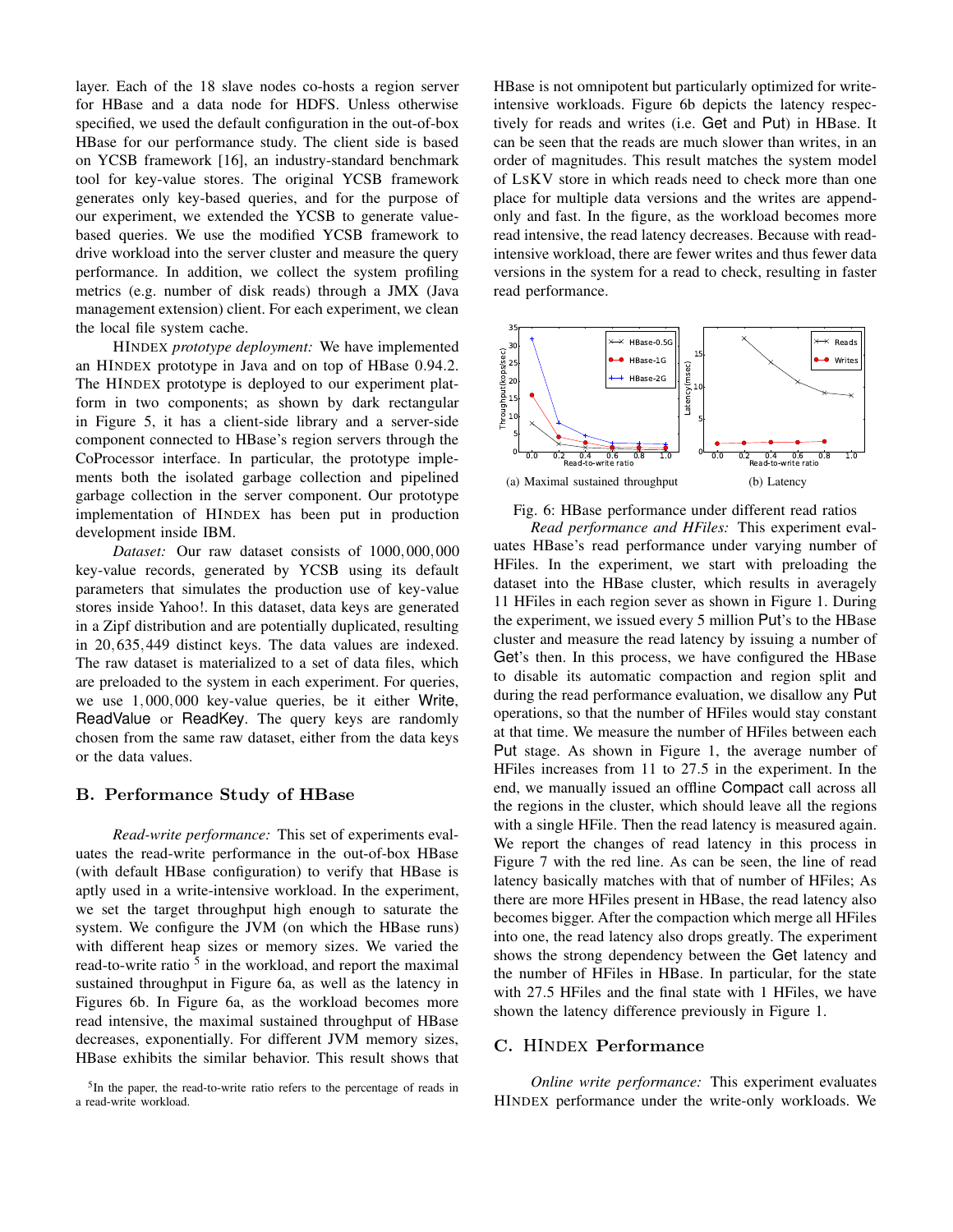

Fig. 7: Read latency with varying number of HFiles

drive the data writes the HBase cluster deployed with our HINDEX prototype. In the experiment, we compare HINDEX with the update-in-place indexing approach described as in Section IV-A. We also consider the ideal case where there is no index structure maintained. The performance results in terms of sustained throughput are reported in Figure 8. As the target throughput increases, the update-in-place indexing approach hits the bottleneck (or saturation point) much earlier than HINDEX. While HINDEX can achieve a maximal throughput at about 14 thousand operations (kops) per second, the update-in-place indexing approach can only sustain at most 4 kops per second. Note that the ideal case can achieve higher throughput but can not deliver the utility of serving value-based queries. This result leads to a  $3 \times$ performance speedup of HINDEX. In terms of the latency, Figure 8b illustrates that HINDEX constantly outperforms the update-in-place approach under scenarios of different throughput.



Fig. 8: Index write performance

*Online read-write performance:* In this experiment, we evaluate HINDEX's performance in the workload that varies from read-intensive workloads to write-intensive ones. We compare the HINDEX on top of HBase against two alternative architectures: the B-tree index in MySQL and the update-inplace indexing on HBase. For fair comparison, we use the same dataset in both HBase and MySQL, and drive the same workload there. MySQL is accessible to YCSB through a JDBC driver implemented by us, in which we reduce as much as possible the overhead spent in the JDBC layer. The results are shown in Figure 9. With varying read-to-write ratios, HINDEX on HBase is clearly optimized toward writeintensive workload, as can be seen in Figure 9a. On a typical write-intensive setting with 0.1 read-to-write ratio, HINDEX on HBase outperforms the update-in-place index on HBase by a  $2.5\times$  or more speedup, and the BTree index in MySQL by  $10\times$ . When the workload becomes more read-intensive, HINDEX may become less advantageous. By contrast, the update-in-place approach is more read-optimized and the BTree index in MySQL has a stable and relatively inefficient performance, regardless of different workloads. This may be due to that MySQL has made intensive use of locking for full transaction support, an overkill to our targeted use case and workloads. In terms of latency, the HINDEX on HBase has the lowest write latency but at expenses of relatively high read latency due to the needs to read the base table. By contrast, the update-in-place index has the highest write latency due to the need to read obsolete version in HBase, and a low read latency due to that it only reads the index table. Note that in our experiments, we use more write-intensive values for read-to-write ratios (e.g. more ticks in interval  $[0,0.5)$  than in [0.5,1.0]).

*Offline index repair performance:* This experiment evaluates the performance of offline index repair with compaction. We mainly focus on the approach of compactiontriggered repair in the offline HINDEX; in the experiment we tested two implementations, with isolated garbage collection and pipelined garbage collection. For comparison, we consider a baseline approach that reverses the design of offline HINDEX, that is, to run the batch index repair before (rather than after) the compaction. We also test the ideal case in which an offline compaction runs without any repair operations. During the experiment, we tested two datasets: a single-versioned dataset that is populated with only data insertions so that each key-value record has one version, and a multi-versioned dataset populated by both data insertions and updates which results in averagely 3 versions for each record. While the multi-versioned data is used to evaluate both garbage collection and deletion during the index repair, the single-versioned dataset is mainly used to evaluate the garbage collection, since there are no obsoleted versions to delete. In the experiment, we have configured the buffer size to be big enough to accommodate all obsolete data in memory. We issued an offline Compact call in each experiment, which automatically triggers the batch index repair process. Till the end, we collect the system profiling information. In particular, we collect two metrics, the execution time and the total number of disk block reads. Both metrics are emitted by the HBase's native profiling subsystem, and we implemented a JMX client to capture the emitted values.

We run the experiment three times, and report the average results in Figure 10. In terms of execution time, we have the results shown in Figure 10a. In general the execution time with multi-versioned dataset is much longer than that with single-versioned dataset, because of the extra need for the index deletion. Among the four approaches, the baseline is the most costly because it loads the data twice and from the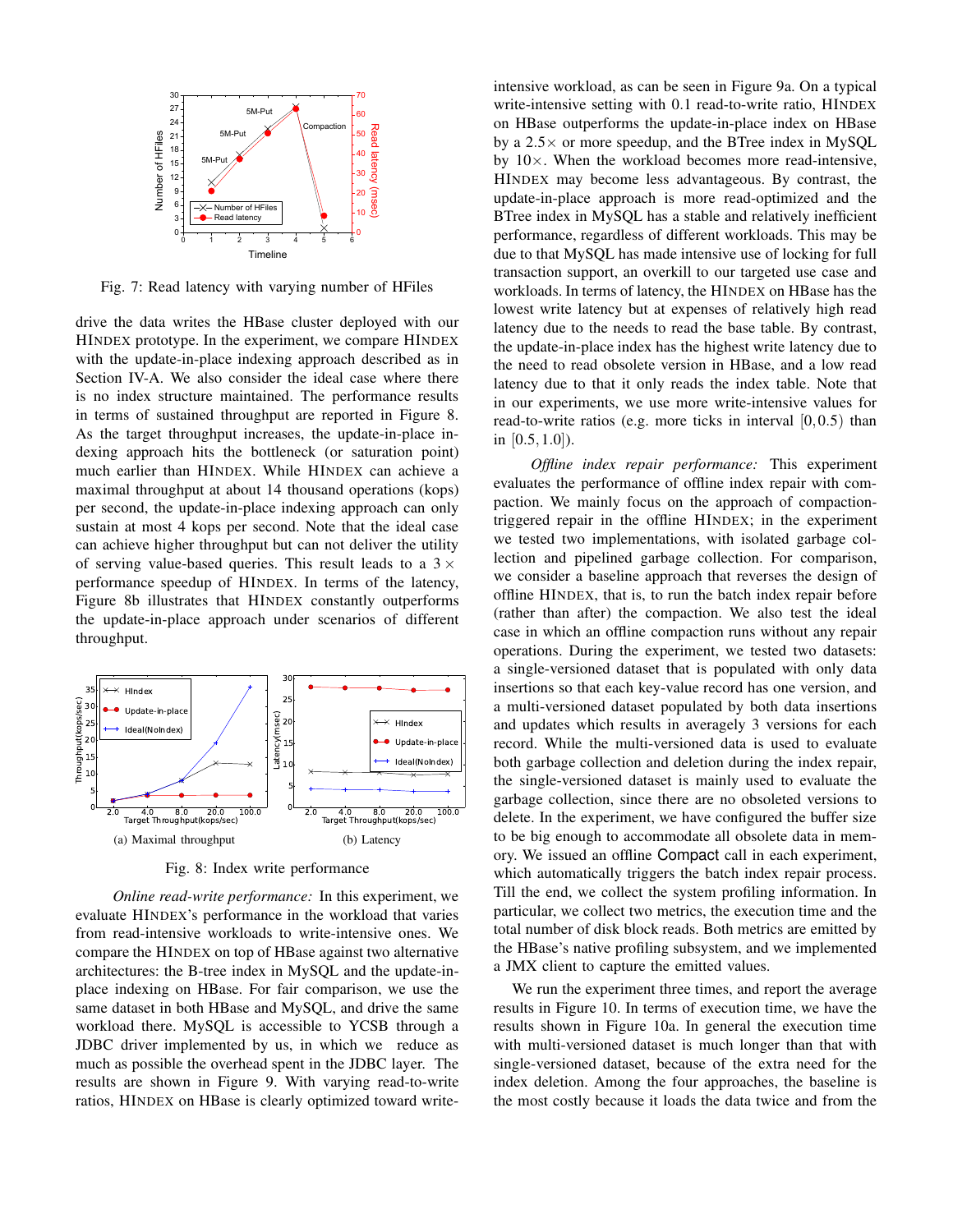

Fig. 9: Performance comparison between HINDEX in HBase and MySQL



not-yet-merged small HFiles, implying most disk reads are random access. The ideal case incurs the least execution time. Between the two HINDEX designs, the pipelined garbage collection requires less execution time because it only needs to load the on-disk data once. To understand the performance difference, it is interesting to look at the disk read numbers, as shown in Figure 10b. We only show the results with the single-versioned dataset, because disk reads only occur in the garbage collection. The baseline approach incurs similar number of disk reads to the HINDEX with isolated design, because both approaches load the data twice from the disk. Note that the disk reads in the baseline approach are most random access while at least half of disk access in the isolated HINDEX should be sequential; this difference leads to differences in their execution time. In Figure 10b, the ideal case has similar cost to the HINDEX with the pipelined design. Because both approaches load on-disk data once. From the single-versioned results in Figure 10a, it can be seen that their execution time is also very close to each other, due to that the extra garbage collection caused by the HINDEX approach is very lightweight and incurs few in-memory computations.

*Mixed online and offline operations:* In this experiment, we compare HINDEX and the update-in-place indexing approach as a whole package of solution. In other words, we consider the online and offline operations together. Because the update-in-place approach already repairs the index in

the online phase, there is no need to perform index repair in the offline time. For fair comparison, we run the offline compaction (without any repair actions) for the update-inplace index. In the experiment, the online workload contains a series of writes and the offline workload simply issues a Compact call and if any, the batch index repair. For simplicity, we here only report the results of pipelined HINDEX. We report the execution time and the disk read number. The results are presented in Table II. In general, HINDEX incurs much shorter execution time and fewer disk reads than the update-in-place approach. For example, the execution time of HINDEX (as bold text in the table) is one third of that of the update-in-place approach. We breaks down the results to the online costs and offline costs, as in the bottom half of the table, which more clearly shows the advantage of having the index repair deferred to the offline phase (recall this is the core design of HINDEX). Although the update-in-place index wins slightly in terms of the offline compaction (see the bold text "279.179" compared to "459.326" in the table), HINDEX wins big in the online computation (see bold text "1093.832" compared to "4340.277" in the table). This leads to an overall performance gain of HINDEX. In terms of disk reads, it is noteworthy that HINDEX incurs zero costs in the online phase.

TABLE II: Overhead under Put and Compact operations

| Name                  | Exec. time (sec) |         | Number of disk reads |         |
|-----------------------|------------------|---------|----------------------|---------|
| <b>HINDEX</b>         | 1553.158         |         | 60699                |         |
| Update-in-place index | 4619.456         |         | 313662               |         |
| Name                  | Online           | Offline | Online               | Offline |
| <b>HINDEX</b>         | 1093.832         | 459.326 |                      | 60699   |
| Update-in-place index | 4340.277         | 279.179 | 252964               | 60698   |

## VII. Related Work

Data indexing in scalable data management systems in cloud has been recently received many research attentions. HyperDex [12] is the first key-value store that supports a native ReadValue operation. The index in HyperDex is designed to support multi-dimensional attributes. It employs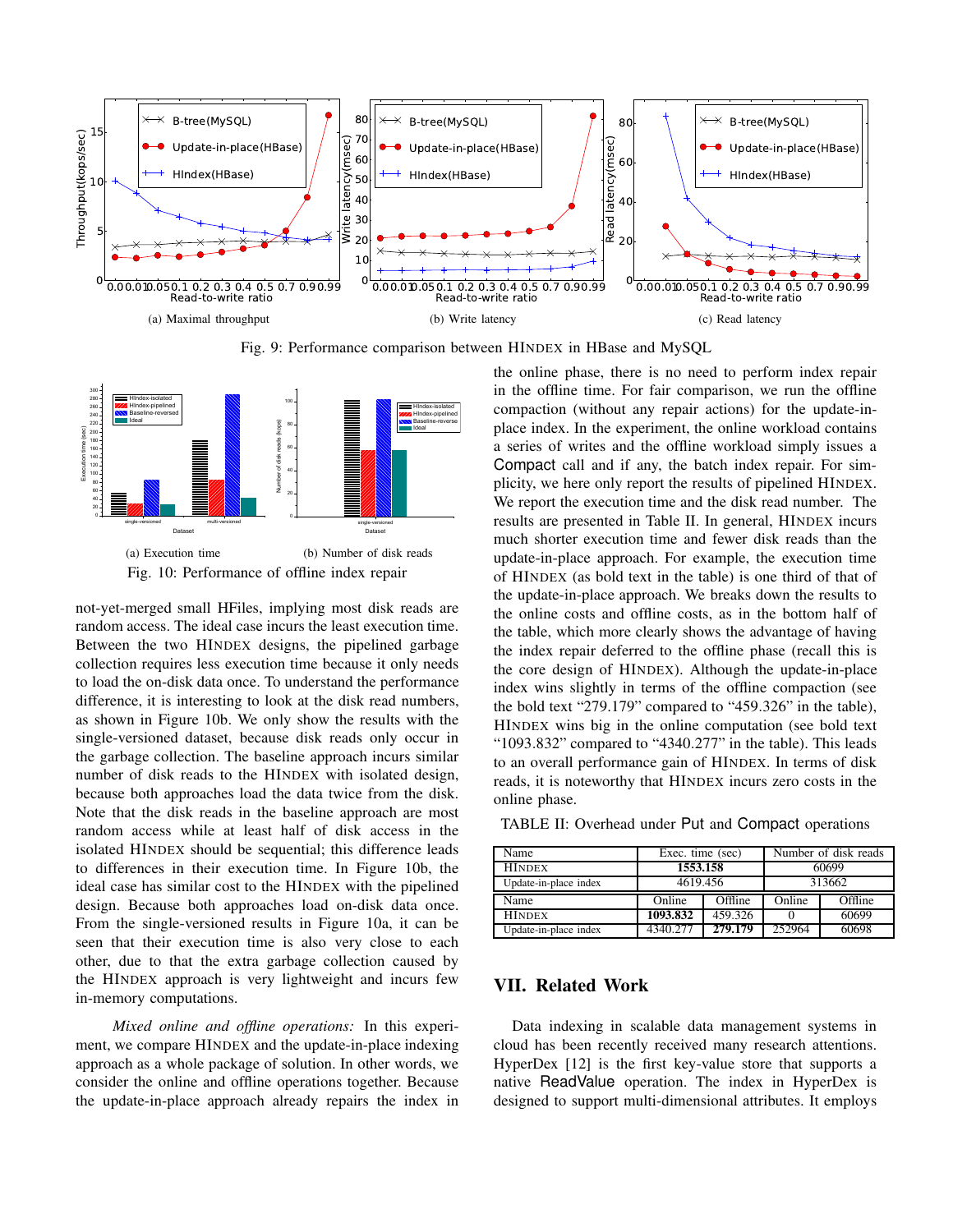a space-filling curve to reduce data dimensionality and shard data table on the reduced space. However, this approach can only scale to a moderate number of indexable attributes. To maintain the index, HyperDex treats it the same as a data replication process; The value-dependent chaining technique propagates the data updates to all replicas/indexes and essentially employs an update-in-place paradigm to relocate an updated object from the old place to a new one. Megastore [17] is Google's effort to support the cloud-scale database on the BigTable storage [1]. Megastore provides secondary index at two levels, namely the local index and the global index. The local index indexes the local data from a small entity group that is close to the local machine. The local index can be maintained synchronously at a fairly low cost. The global index which spans cross multiple groups is maintained in an asynchronous and lazy fashion. F1 [18], built on top of Spanner, supports global indexing in fully consistent and transactional way; It applies 2PC at a reasonable cost. PIQL [11] supports a scale-independent subset of SQL queries on the key-value stores which includes the value-based selection. The index management in PIQL uses the update-in-place paradigm; It deletes all the stale index entries upon an online update. PIQL is implemented as a library centric database purely on top of key-value store, while our HINDEX spans across both the client and server sides of a key-value store. To supports complex analytical queries, prior work [19] maintains a global materialized view asynchronously and a local materialized view synchronously on top of PNUTS [20]. In particular, the local view is mainly utilized for processing aggregations, the global view assists to evaluate selection queries based on secondary attributes. Secondary data index has been recently discussed in the open source community, such as for HBase [21] and Cassandra [22]. These key-value store indexes adopt the hidden table design to materialize the index data in key-value stores. In particular for HBase, it is proposed (though not released) to use append-only online indexing. However, it does not address any index repair process and may suffer from an eventually inconsistent index which further causes unnecessary cross-table checking during query processing. In addition, all existing work for scalable index/view support on key-value stores is not aware of the asymmetric performance in a write-optimized store and does not optimize the expensive index repair tasks, which the HINDEX design addresses.

### VIII. Conclusion

This paper proposes HINDEX, a lightweight real-time indexing framework for generic log-structured key-value stores. The core design in HINDEX is to perform the *append-only* online indexing and compaction-triggered offline indexing. By this way, the online index update does not need to look into historic data for in-place updates, but rather appends a new version, which substantially facilitates the execution. To fix the obsolete index entries caused by the appendonly indexing, HINDEX performs an offline batched index repair process. By coupling with the native compaction in a LSKV store, the batch index repair enjoys significant performance gain without incurring any extra disk overhead. We implemented a HINDEX prototype based on HBase and demonstrate the performance gain by a series of real-world experiment conducted in an Emulab cluster.

#### References

- [1] F. Chang, J. Dean, S. Ghemawat, W. C. Hsieh, D. A. Wallach, M. Burrows, T. Chandra, A. Fikes, and R. Gruber, "Bigtable: A distributed storage system for structured data (awarded best paper!)," in *OSDI*, B. N. Bershad and J. C. Mogul, Eds. USENIX Association, 2006, pp. 205–218.
- [2] A. Lakshman and P. Malik, "Cassandra: a decentralized structured storage system," *Operating Systems Review*, vol. 44, no. 2, pp. 35– 40, 2010.
- [3] "http://cassandra.apache.org/."
- [4] "http://hbase.apache.org/."
- [5] P. E. O'Neil, E. Cheng, D. Gawlick, and E. J. O'Neil, "The logstructured merge-tree (lsm-tree)," *Acta Inf.*, vol. 33, no. 4, pp. 351–385, 1996.
- [6] "http://code.google.com/p/leveldb/."
- [7] "http://rocksdb.org."
- [8] R. Sears and R. Ramakrishnan, "blsm: a general purpose log structured merge tree," in *SIGMOD Conference*, 2012, pp. 217–228.
- [9] M. Yabandeh and D. G. Ferro, "A critique of snapshot isolation," in *EuroSys*, 2012, pp. 155–168.
- [10] D. Peng and F. Dabek, "Large-scale incremental processing using distributed transactions and notifications," in *OSDI*, R. H. Arpaci-Dusseau and B. Chen, Eds. USENIX Association, 2010, pp. 251–264.
- [11] M. Armbrust, K. Curtis, T. Kraska, A. Fox, M. J. Franklin, and D. A. Patterson, "Piql: Success-tolerant query processing in the cloud," *PVLDB*, vol. 5, no. 3, pp. 181–192, 2011.
- [12] R. Escriva, B. Wong, and E. G. Sirer, "Hyperdex: a distributed, searchable key-value store," in *SIGCOMM*, 2012, pp. 25–36.
- [13] "http://www.emulab.net/."
- [14] B. White, J. Lepreau, L. Stoller, R. Ricci, S. Guruprasad, M. Newbold, M. Hibler, C. Barb, and A. Joglekar, "An integrated experimental environment for distributed systems and networks," in *OSDI*, D. E. Culler and P. Druschel, Eds. USENIX Association, 2002.
- [15] "http://hadoop.apache.org/."
- [16] B. F. Cooper, A. Silberstein, E. Tam, R. Ramakrishnan, and R. Sears, "Benchmarking cloud serving systems with ycsb," in *SoCC*, 2010, pp. 143–154.
- [17] J. Baker, C. Bond, J. Corbett, J. J. Furman, A. Khorlin, J. Larson, J.- M. Leon, Y. Li, A. Lloyd, and V. Yushprakh, "Megastore: Providing scalable, highly available storage for interactive services," in *CIDR*, 2011, pp. 223–234.
- [18] J. Shute, R. Vingralek, B. Samwel, B. Handy, C. Whipkey, E. Rollins, M. O. K. Littlefield, D. Menestrina, S. E. J. Cieslewicz, I. Rae *et al.*, "F1: A distributed sql database that scales," *Proceedings of the VLDB Endowment*, vol. 6, no. 11, 2013.
- [19] P. Agrawal, A. Silberstein, B. F. Cooper, U. Srivastava, and R. Ramakrishnan, "Asynchronous view maintenance for vlsd databases," in *SIGMOD Conference*, 2009, pp. 179–192.
- [20] B. F. Cooper, R. Ramakrishnan, U. Srivastava, A. Silberstein, P. Bohannon, H.-A. Jacobsen, N. Puz, D. Weaver, and R. Yerneni, "Pnuts: Yahoo!'s hosted data serving platform," PVLDB, vol. 1, no. 2, pp. 1277–1288, 2008.
- [21] L. Hofhansl, "http://hadoop-hbase.blogspot.com/2012/10/musings-onsecondary-indexes.html."
- [22] "http://hadoop-hbase.blogspot.com/2012/10/musings-on-secondaryindexes.html."
- [23] "https://blogs.apache.org/hbase/entry/coprocessor\_introduction."
- [24] "https://issues.apache.org/jira/browse/cassandra-1016."
- [25] "https://issues.apache.org/jira/browse/cassandra-1311."